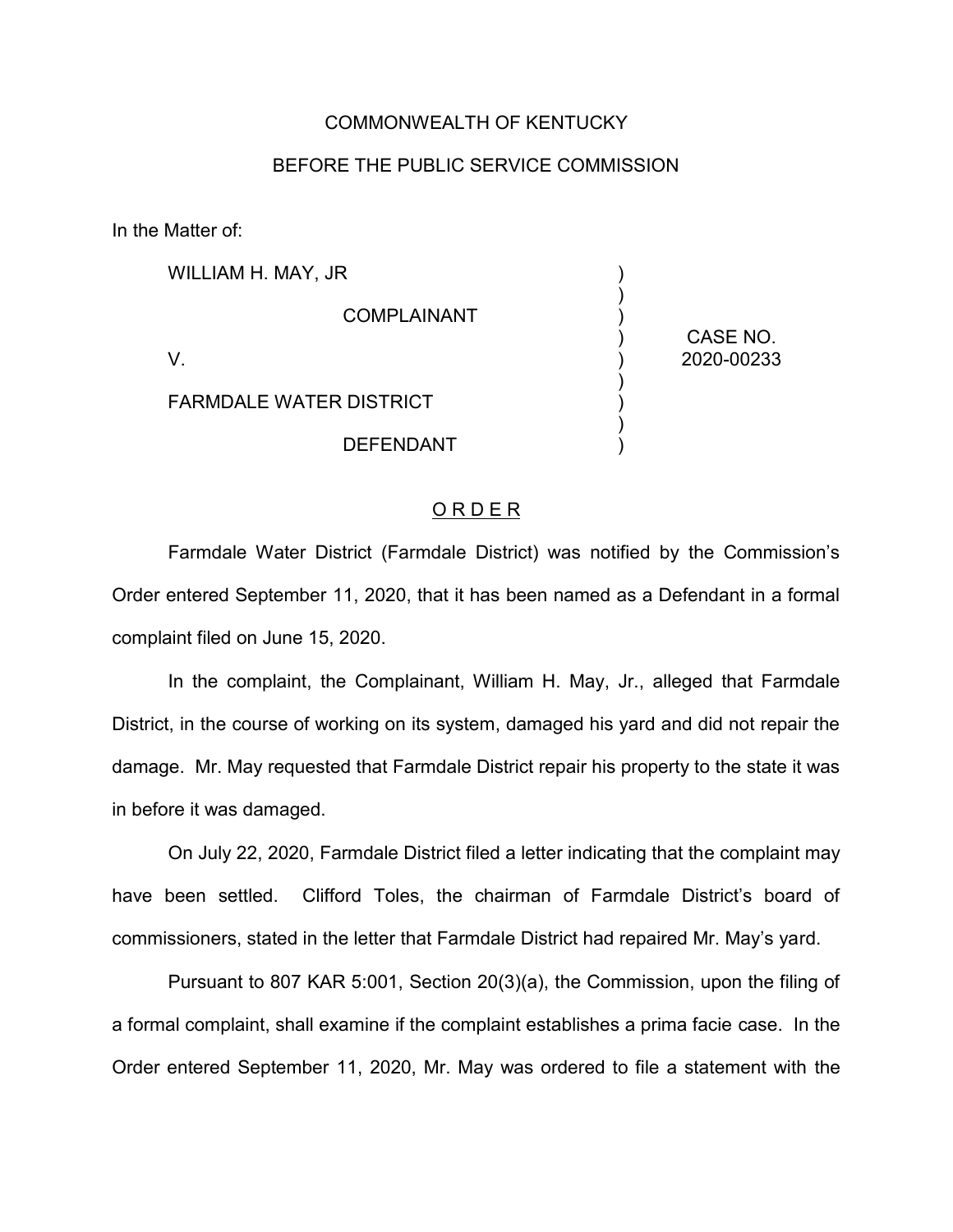Commission to indicate whether this matter has been resolved. Mr. May did not make any further filing.

Based upon a review of the record, the Commission finds that Mr. May has failed to establish a prima facie case for which the Commission may grant relief. As Mr. May is the Complainant and has failed to communicate any good cause for not complying with the Commission's Order by providing further information, the Commission finds good cause to dismiss this case without prejudice.

IT IS THEREFORE ORDERED that:

- 1. This matter is dismissed without prejudice.
- 2. This case is closed and removed from the Commission's docket.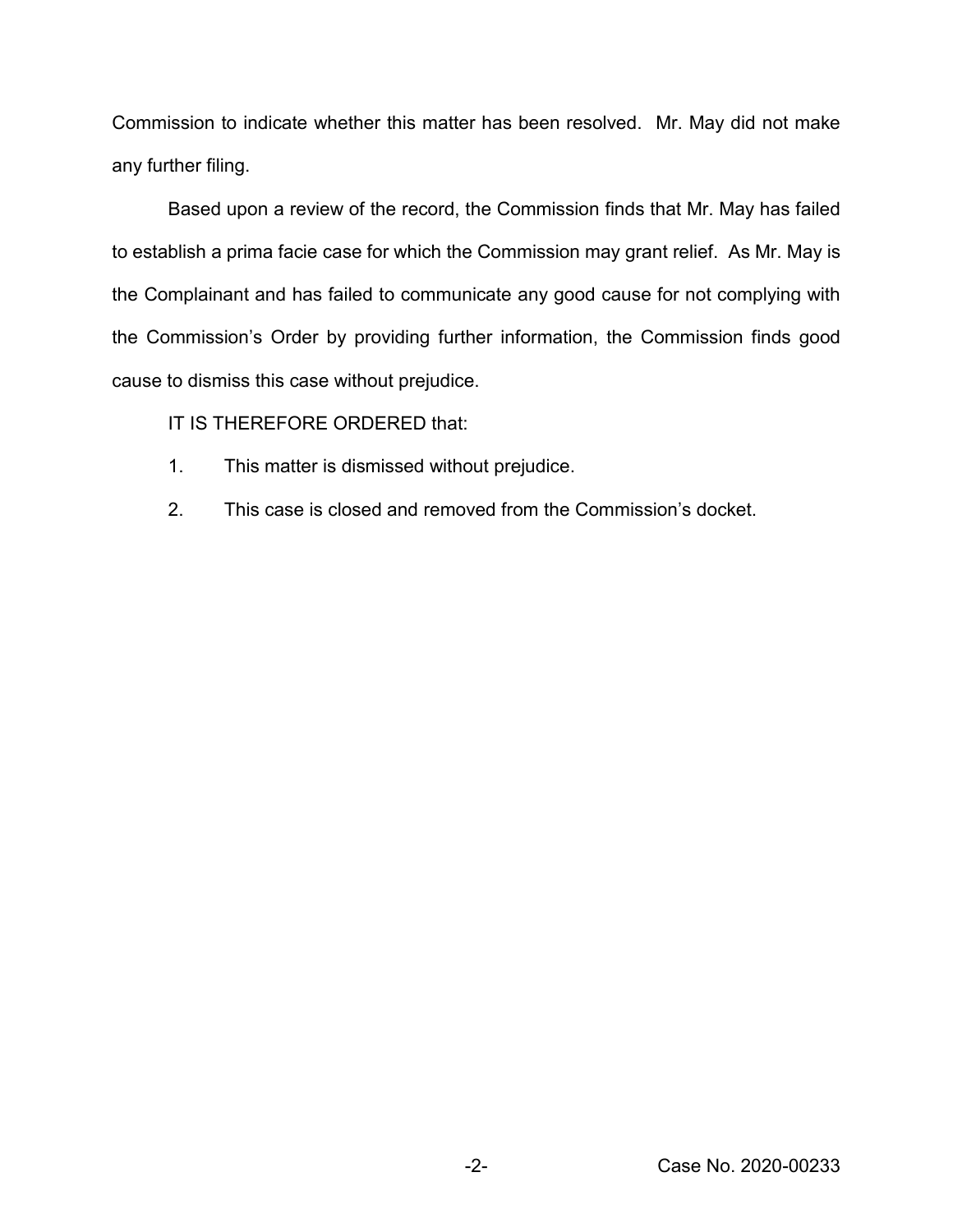By the Commission



ATTEST:

L C. Pridwell

Executive Director

Case No. 2020-00233